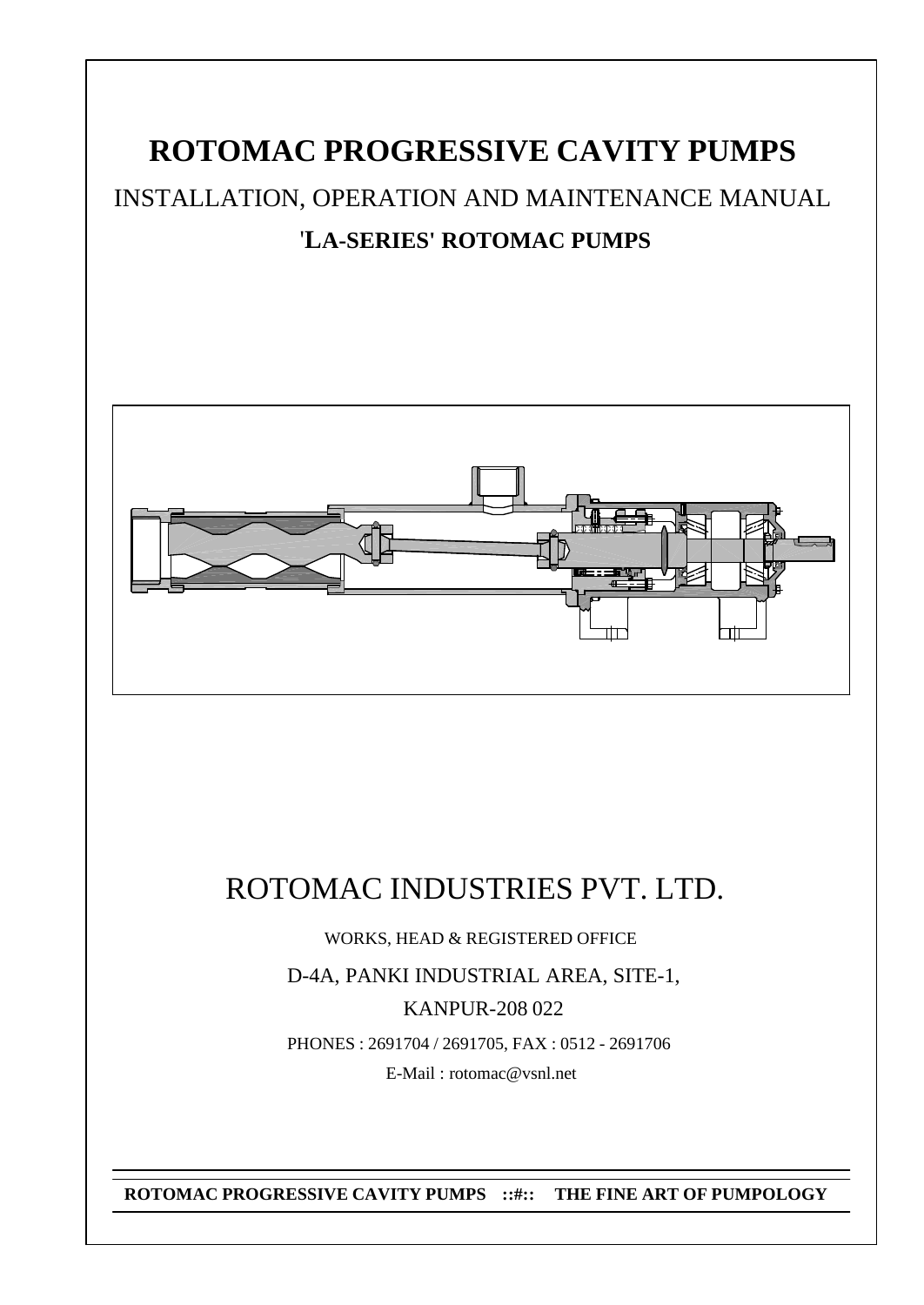# **ROTOMAC PROGRESSIVE CAVITY PUMPS** INSTALLATION, OPERATION AND MAINTENANCE MANUAL '**LA-SERIES' ROTOMAC PUMPS**



| Sl. No. | <b>Table of Contents</b>                         | Page           |
|---------|--------------------------------------------------|----------------|
| 1.      | <b>SPECIFICATION</b>                             | $\mathbf{1}$   |
| 2.      | <b>IMPORTANT NOTES</b>                           | $\overline{2}$ |
| 3.      | <b>INSTALLATION &amp; SAFETY RECOMMENDATIONS</b> | $\overline{2}$ |
| 4.      | PRE-OPERATIVE CAUTIONS                           | $\overline{2}$ |
| 5.      | <b>STARTUP &amp; ROTATION</b>                    | 3              |
| 6.      | <b>GENERAL INFORMATION ON</b>                    |                |
|         | <b>GLAND PACKINGS, SHAFT &amp; COUPLING ROD</b>  | 3              |
| 7.      | <b>DISMANTLING</b>                               | $\overline{4}$ |
| 8.      | <b>REASSEMBLY</b>                                | $5 - 6$        |
| 9.      | MECHANICAL SEAL                                  | 7              |
| 10.     | FAULT FINDING & REMEDYING                        | $8-9$          |
| 11.     | MAINTENANCE & SERVICE                            | 10             |
| 12.     | CROSS SECTIONAL ARRANGEMENT OF                   |                |
|         | PUMP WITH PARTS LIST                             | 11             |
| 13.     | <b>RECOMMENDED SPARES</b>                        | 12             |

### **ROTOMAC PROGRESSIVE CAVITY PUMP ::#:: THE FINE ART OF PUMPOLOGY**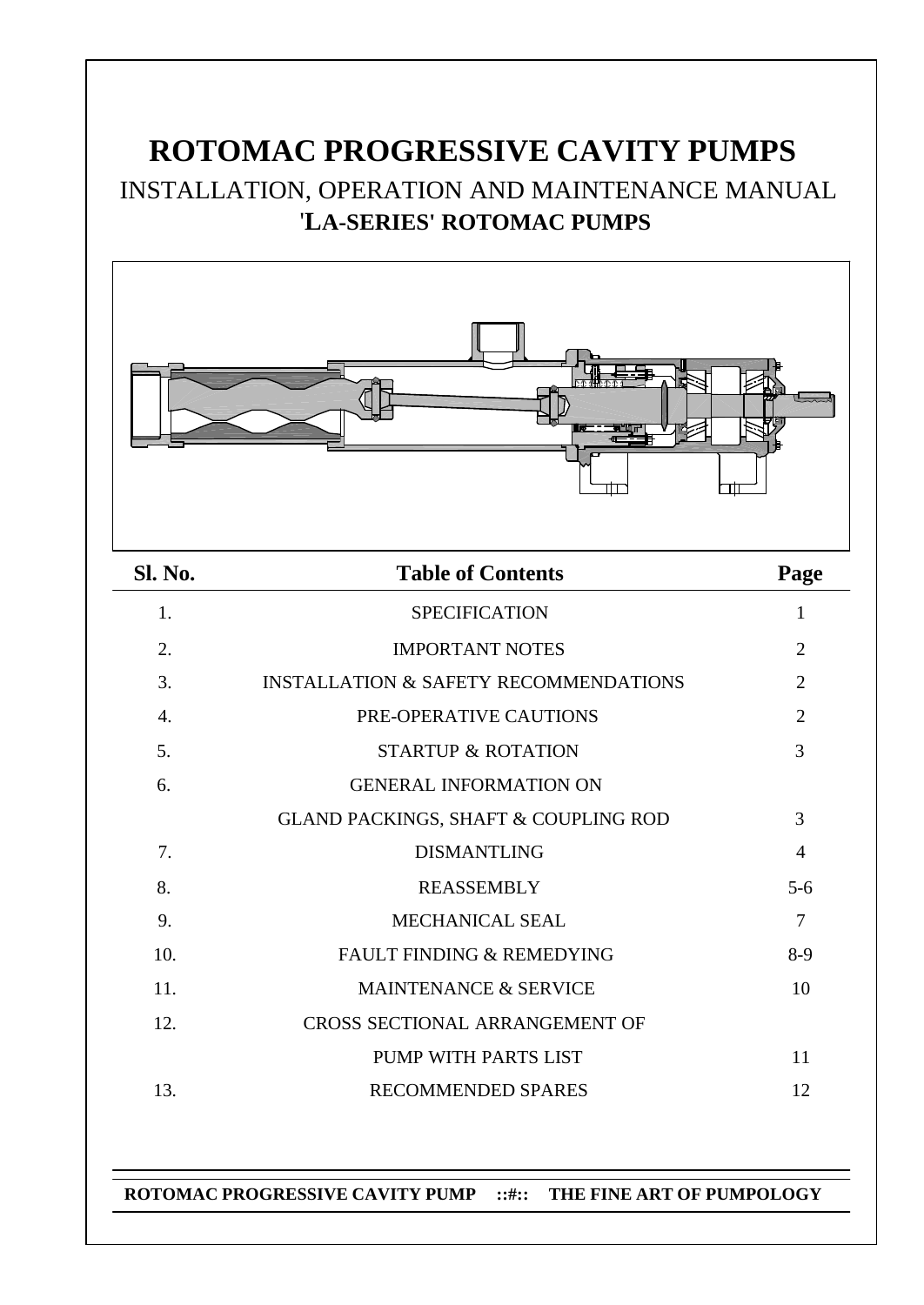## **OPERATION AND MAINTENANCE MANUAL**  'LA' SERIES 'ROTOMAC' PUMPS Page: 01

## **1**. **SPECIFICATION**

- 1.1 **BASICS:** Screw Pumps are a special type of Positive Displacement Pumps in which flow through the Pumping elements is truly axial. The **ROTOMAC** design uses a helix of steep pitch, deep root and well rounded apex, which rotates eccentrically in a static housing of similar design but of twice the pitch. The disparity in pitch gives rise to a cavity between rotor and stator as the rotor rotates and oscillates at the same time. The geometry of the cavity is defined by the advancing line of frictional contact between rotor and stator. During operation all parts of the cavity advance steadily from the intake side to the delivery side of the stator. The **ROTOMAC** progressing cavity pump is therefore of the positive displacement type but, unlike other such pumps, has a uniform pulse-free output in strict linear dependence on the rotational speed. They are compact, efficient, accurate and comparatively silent in operation.
- 1.2 **THEORY:** In screw pumps, it is the intermeshing of the threads & close fit of the surrounding housing which create one or more sets of moving seals between pump inlet & outlet. These sets of seals act as a labyrinth & provide the screw pump with its positive pressure capability. The successive sets of seals form fully enclosed cavities, which move continuously from inlet to outlet. These cavities trap liquid at the inlet & carry it along to the outlet, providing a smooth flow.
- 1.3 **DESIGN CONCEPTS:** The **'ROTOMAC' 6L Rotor Stator Geometry** with characteristic advantages is being applied in manufacture of the Rotor and Stator. The developed design proved to enhance the service life and reduce cost of operation by (a) Wear of Rotor/Stator is considerably reduced due to low peripheral speed of the rotor,
	- (b) Lower axial forces are transmitted to the joints and pump bearings due to the reduction in cross sectional area of the rotor,
	- *(c)* Improved efficiency because of better volumetric and mechanical efficiency.

### **1.4 SCOPE**

- 1.4.1 **'LA'** Series **'ROTOMAC'** Pumps are used for handling viscous / non viscous fluids, and pulped material in suspension. It is an ideal pump for handling Beverages, Beer, Chocolate, Milk, Cream, Ghee, Fruit Juices/Pulps, Squashes, Medicinal Formulations/Syrups, Tooth Paste, Lotions, Wines, Edible Oils, Tamarind/ Vegetable Extracts, Malt Extracts, Starch, Yeast, Sugar Syrup, Shampoo, Special/Medicinal Oils, etc.
- 1.4.2 This series of **'ROTOMAC'** Pumps are constructed in highly finished AISI-304/316/316L Stainless Steel housing/ wettable and rotating parts to meet 3A Standards. The resilient, torsion free metal bonded Stators are made of Non-Contaminating Polymer depending upon the compatibility of the pumping fluid. The Pump suction  $&$  discharge

#### connections are supplied with IDF/SMS/DIN connections as per the customers' choice.<br>1.5 DUTY CONDITIONS: **1.5 DUTY CONDITIONS: 'LA'** Series **'ROTOMAC'** Pumps should be installed only on specific duties for which the have been supplied. In case pumps are required to be used for other applications, manufacturer's prior recommendation should be sought in the interest of safety, plant efficiency and the pump life.

|          | Date       | Name       | $\sim$<br>Signature | Revision.         |
|----------|------------|------------|---------------------|-------------------|
| Approved | 01.04.2003 | AG         |                     | Document No.      |
| Released | 06.04.2003 | <b>RPG</b> |                     | RIPL:<br>O&MM: 10 |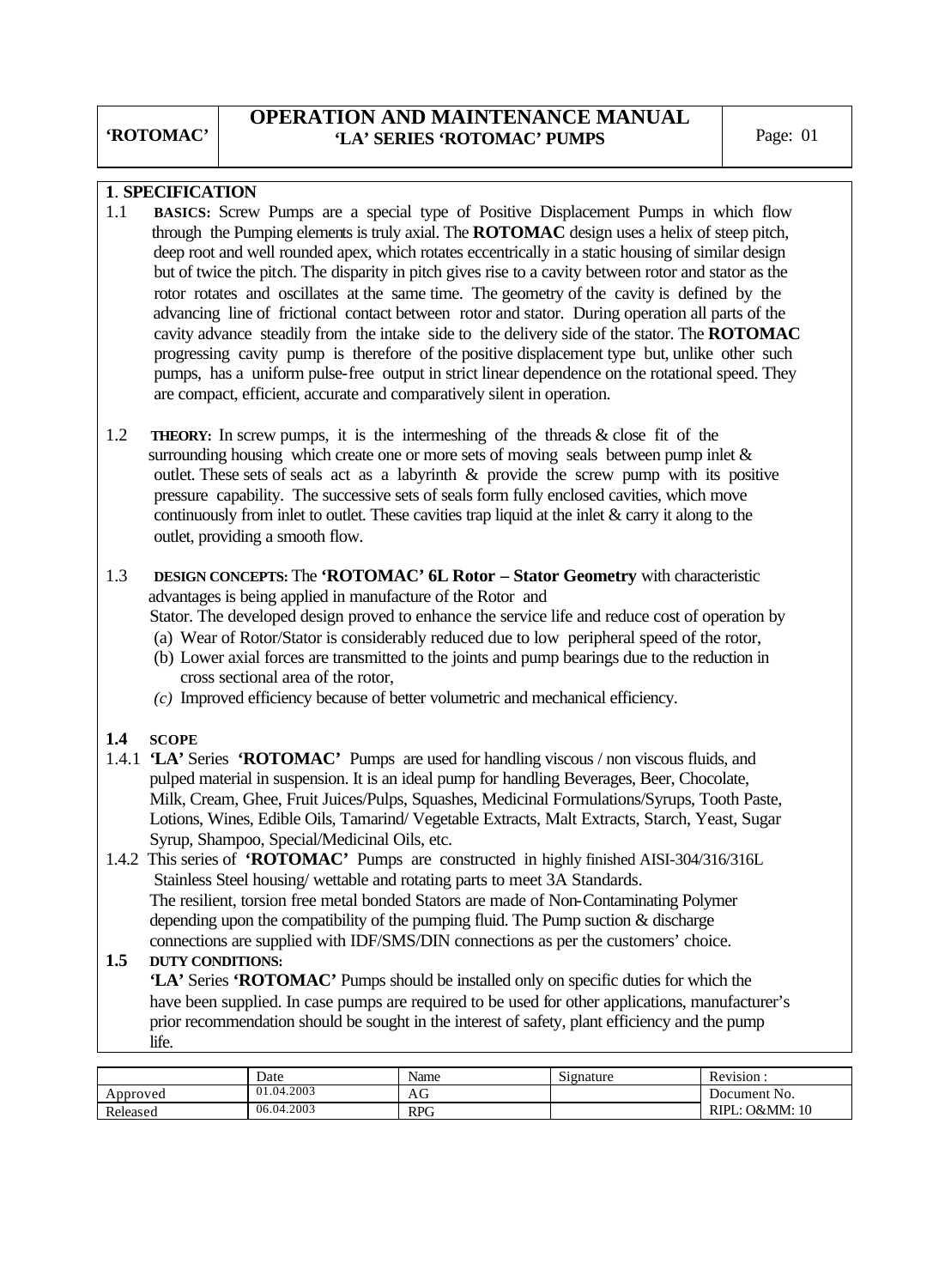## **OPERATION AND MAINTENANCE MANUAL**  'LA' SERIES 'ROTOMAC' PUMPS Page: 02

| <b>IMPORTANT NOTES</b> |
|------------------------|
|------------------------|

- 2.1 In order to achieve reliable performance and long service life, the pump must be checked and maintained at regular intervals, strictly according to the instructions.
- 2.2 These instructions should be placed at the disposal of operating and maintenance staff and should be carefully followed.
- 2.3 The manufacturer do not take any responsibility for damage occurring due to non-observance of these operating instructions.
- 2.4 Warning Plates on the pump showing correct direction of rotation, warning against Dry Running, must always be observed and kept completely legible.

#### **3 INSTALLATION AND SAFETY RECOMMENDATIONS**

- 3.1 **'LA'** Series **'ROTOMAC'** Pumps must be installed with their base plates mounted on a flat surface, grouted and bolted, thus ensuring firm fixing and reduction in noise and vibration. Sufficient space to be left for removal of the stator during the maintenance work.
- 3.2 All pipe works should be independently supported to avoid any load on the pump.
- 3.3 To eliminate vibration, the pump must be checked for proper alignment with the drive unit before and after the pipe fittings. Maximum permitted misalignment tolerances for a standard installation are – Radial Shift: 1 % of the largest external diameter in the pump assembly and the Angular Misalignment:  $\pm 1^{\circ}$  30'

 It is recommended that a vacuum gauge be fitted to the pump suction branch and a pressure gauge fitted to the delivery branch to facilitate continuous monitoring of the pump operating conditions.

- 3.4 When motor is being wired and checked for direction of rotation, it must be decoupled from the pump to prevent dry running. Wiring works of all electrical equipments should be carried out by qualified personnel and complied with the relevant national regulations.
- 3.5 Care must be taken to protect all electrical items from oil and water.
- 3.6 Belt Guard must be securely fixed in position to avoid contact with the running drive belts/ coupling. Pump Safety Devices are to be ensured in place before starting the pump.

#### **4 PRE-OPERATIVE CAUTIONS**

- 4.1THE 'ROTOMAC' PROGRESSIVE CAVITY PUMPS SHOULD NEVER BE RUN IN A DRY CONDITION, EVEN FOR A FEW REVOLUTIONS AS THIS WILL DAMAGE THE RUBBER STATOR.
- 4.2 AS THE PUMP REQUIRES HIGH STARTING TORQUE, USE OF ONLY DIRECT-ON-LINE STARTER IS RECOMMENDED WITH SQUIRREL CAGE INDUCTION MOTOR.
- 4.3 'ROTOMAC' PROGRESSIVE CAVITY PUMPS SHOULD NEVER BE STARTED AGAINST CLOSED VALVES.

|          | Date             | Name       | $\sim \cdot$<br>Signature | Revision.                   |
|----------|------------------|------------|---------------------------|-----------------------------|
| Approved | 4.2003<br>01.04. | ΑU         |                           | Document No.                |
| Released | 4.2003<br>06.04. | <b>RPG</b> |                           | <b>D&amp;MM:</b> 10<br>RIPI |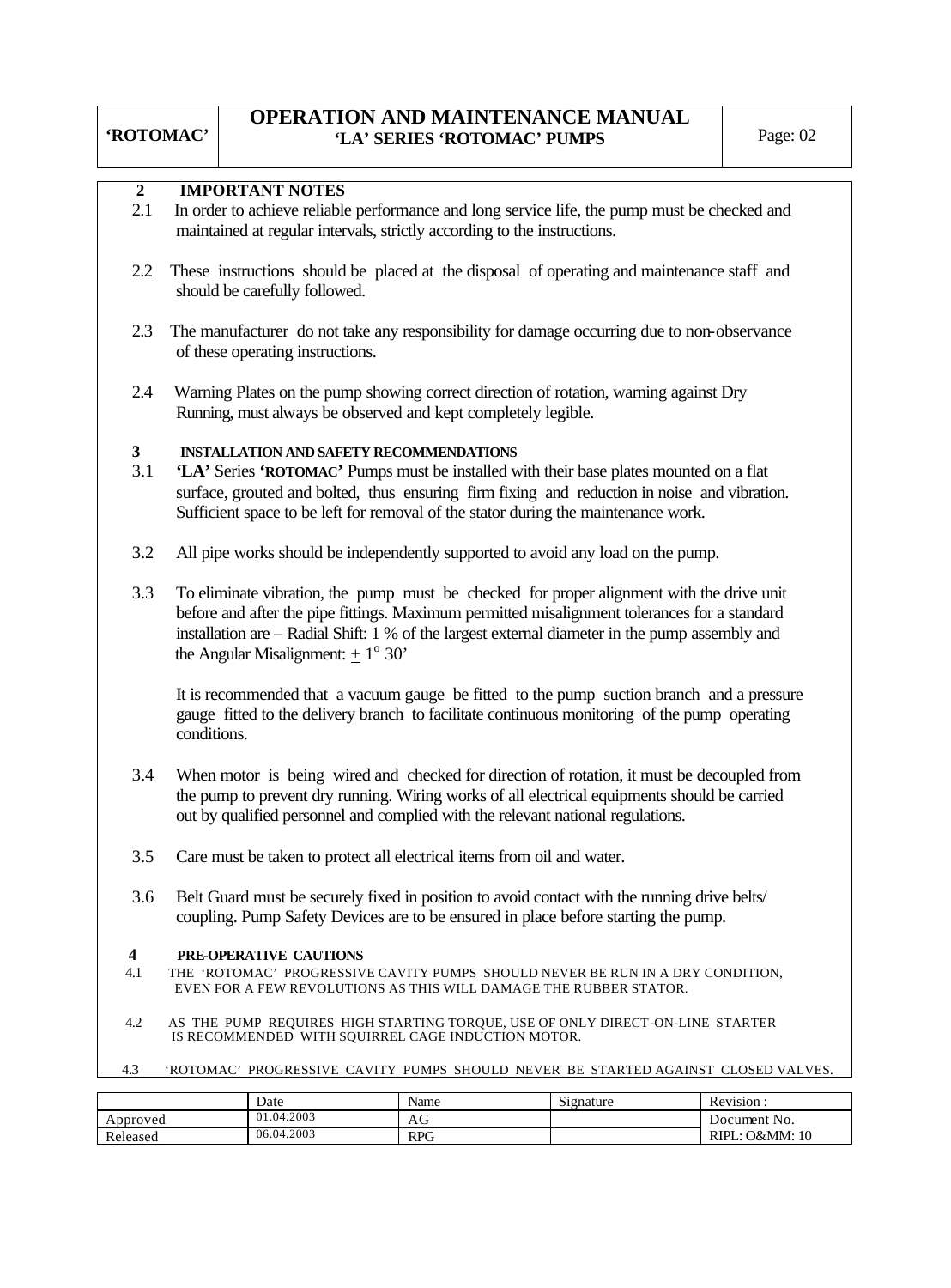## **OPERATION AND MAINTENANCE MANUAL**  'LA' SERIES 'ROTOMAC' PUMPS Page: 03

#### **5. START**-**UP AND ROTATION**

- 5.1 The Pump Housing (03) must be filled with the relevant pumping media before starting. In case of high viscosity media, fill with a liquid. This initial filling is not for priming purpose; but to provide the necessary lubrication to the rubber stator until the pump primes itself.
- 5.2 When the pump is stopped, sufficient product is trapped in, to provide lubrication for the next starting, but if the pump is lying idle or it has been dismantled for servicing / relocation, the pump must be filled with relevant product and given a few turns by hand before starting.
- 5.3 **'LA' Series 'ROTOMAC'** Pumps are normally arranged for counterclockwise rotation (viewing from the driving end) which results in the flange nearer to the driving end, being the suction. Pumps fitted with direction dependent seals should never be run in the opposite direction of the rotation arrow. In case where necessary, it is advisable to contact the Factory, to run the pump in the reverse direction so as to bring the delivery at the driving end.
- 5.4 Open the valves before starting the pump. Never run the pump against a closed outlet or inlet valve!
- 5.5 If the pump is having Mechanical Seal shaft sealing arrangement, connect the supply lines for the flushing and quenching fluids before the pump is put into operation.

### **6. GENERAL INFORMATION**

#### 6.1 **STUFFING BOX**/**GLAND PACKING:**

 The packing is provided to arrest the entry of air in the system when the pump is under suction, and leakage of the product when the pump is under pressure. The Gland (06) should be tightened sufficiently with the help of the gland nuts  $(35)$  just to prevent the entry of air / leak when the pump is in operation. A slight drip from the gland (06) when the gland is working under pressure does not harm; but ensures lubrication of the packing. The Gland packing is not to be over tightened.

#### 6.2 **SHAFT:**

 Shaft is manufactured as on solid piece with yoke head, to carry the Universal Joint, which ensures a true concentric motion and does not disturb the gland packing/mechanical seal during operation.

#### 6.3 **COUPLING ROD:**

Extra long Coupling Rod, connecting shaft to the rotor, minimize the wear and tear of the universal joints and increase the life of the pumps.

|          | Date       | Name       | $\sim \cdot$<br>Signature | Revision:         |
|----------|------------|------------|---------------------------|-------------------|
| Approved | 01.04.2003 | AU         |                           | Document No.      |
| Released | 06.04.2003 | <b>RPG</b> |                           | O&MM: 10<br>RIPL: |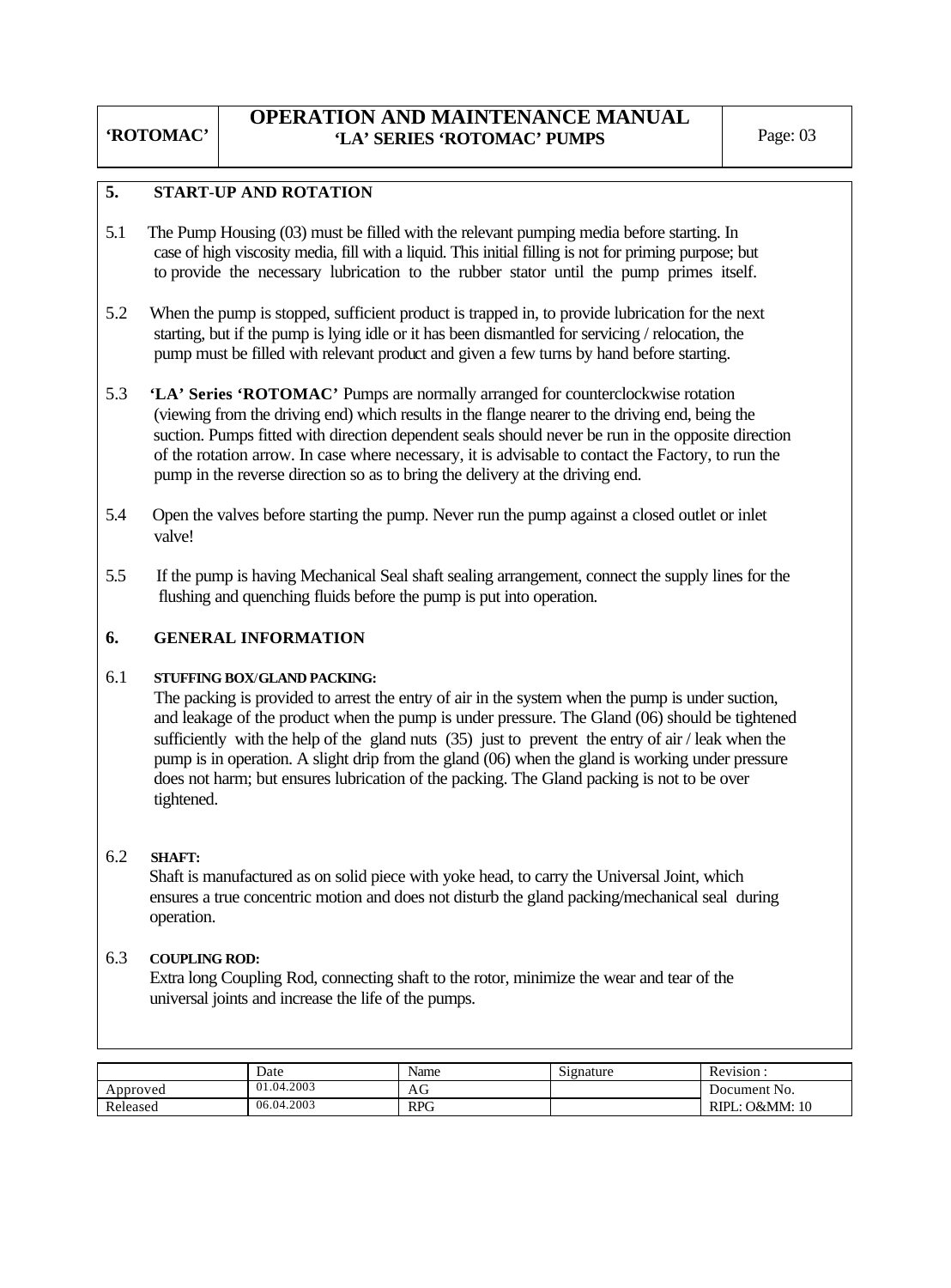## **OPERATION AND MAINTENANCE MANUAL**  'LA' SERIES 'ROTOMAC' PUMPS Page: 04

**7. DISMANTLING:** To dismantle and carry out required servicing of the pump, please follow the procedure as detailed below:

- 7.1 Unscrew the End Cover (04) and keep aside.
- 7.2 Hold the pump coupling or the shaft (10) unscrew the Bonded Stator (17). If the stator offers some resistance, pour a little water through the opening to ease out this stiffness. Remove the Stator from the Pump Housing (03) and Rotor (16).
- 7.3 Unscrew the Hex. Nut (32) holding the Pump Housing (03) to the Bearing Housing (01) Slacken the Pump Housing (03) from the Bearing Housing (01) and withdraw the Pump Housing (03).
- 7.4 Remove the 'O' Ring for Coupling Rod Pin (28) from the Rotor (16) head and release the Coupling Rod Pin (13). Knock out the Coupling Rod Pin (13) from the Rotor head and remove the Rotor (16) form the Coupling Rod (12). Remove the 'O' Ring for Coupling Rod Pin (28) from the Shaft head (10) and knock out the Coupling Rod Pin (13) from the Shaft head (10). Remove the Coupling Rod (12).
- 7.5 Remove the 'O' Ring (27) from the face of the Stuffing Box (05).
- 7.6 Remove the pump coupling/pulley and shaft key (22) if fitted. Unscrew the 4 Hex. Bolts (29) from the Bearing Cover (02) and remove the bearing cover. Unlock the Bearing Lock Nut Washer (20) and unscrew the Bearing Lock Nut (19).
- 7.7 Unscrew the Grub Screw (30) holding the Grease Seal Housing (09) and loosen the gland nuts (35).<br>7.8 Place
- Place the Bearing Housing (01) along with the Shaft (10) over the hydraulic press and gradually apply pressure on the driving end of the Shaft (10) driving the same through the rear Taper Roller Bearing (18). The Shaft will come out with the Stuffing Box and Gland (10  $\&$  6) / Mechanical Seal Housing and Seal Clamping Plate (07 & 08), Water Thrower (23), Grease Seal Housing with Grease Seal for G S Housing (09 & 15), and the front Taper Roller Bearing (18) leaving both the bearing outer rings inside the Bearing Housing (01).
- 7.9 Place an appropriate size of steel plate of sufficient strength across the outer ring of the front Taper Roller Bearing (18) and press out the outer ring from the Bearing Housing (01). Repeat the same procedure to remove the outer ring of the rear Taper Roller Bearing (18) by reversing the Bearing Housing (01) on the hydraulic press.
- 7.10 Remove the front Taper Roller Bearing (18), Grease Seal Housing (09), Water Thrower (23), and Stuffing Box/Gland (05 & 06) / Mechanical Seal Housing/Seal Clamping plate/Gasket for Mech. Seal (07 , 08 & 26) from the Shaft (10).
- 7.11 Clean all the parts removed and apply necessary anticorrosive treatment

|          | Date       | Name       | Signature | Revision.         |
|----------|------------|------------|-----------|-------------------|
| Approved | 01.04.2003 | AU         |           | Document No.      |
| Released | 06.04.2003 | <b>RPG</b> |           | RIPL.<br>O&MM: 10 |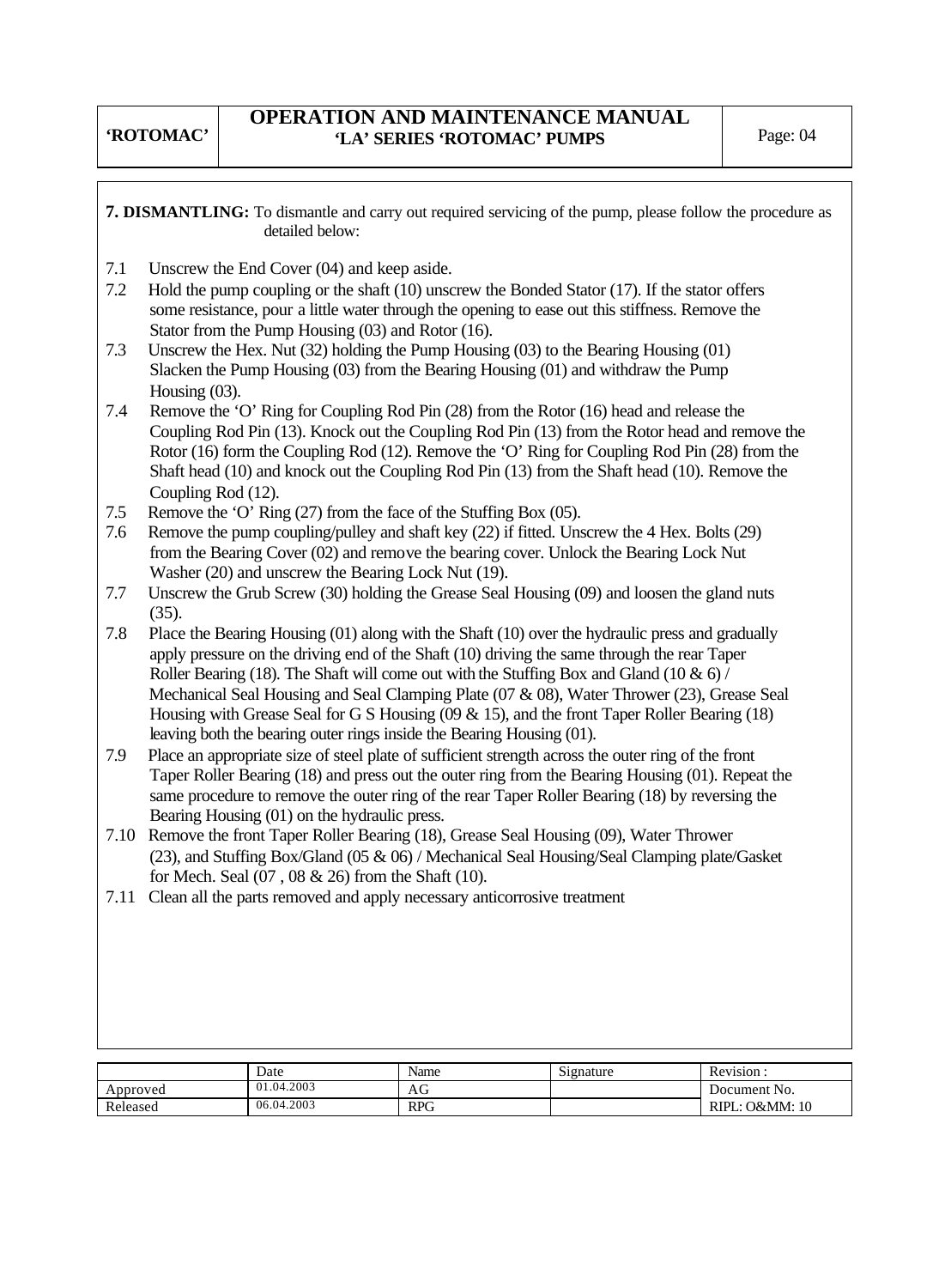## **OPERATION AND MAINTENANCE MANUAL**  'LA' SERIES 'ROTOMAC' PUMPS Page: 05

#### **8. REASSEMBLY:** To reassemble the pump, please follow the procedure as detailed below:

- 8.1 Start mounting the outer rings of the rear & front Taper Roller Bearings (18) facing outward to each other inside the Bearing Housing (01) using a mounting dolly or a clean length of tubing. Let the outer rings sit squarely on their seats provided inside the Bearing Housing (01).
- 8.2 Assemble Stuffing Box with Gland (05 & 06) / Mechanical Seal with Housing/Seal Clamping Plate (07 & 08) over the Shaft (10) close to the shaft head. Insert the Water Thrower (23) Insert Grease Seal Housing (09) fitted with Grease Seal for G S Housing (15) on the Shaft (10).
- 8.3 Mount the inner ring with its roller and cage assembly of the front Taper Roller Bearing (18) on to the Shaft (10). Let the inner ring sit on the step of the Shaft (10), small end of the taper towards the driving end of the shaft. Fill the rollers with suitable grease. Offer the sub-assembly 8.2 to the sub-assembly 8.1 horizontally so that the shaft extension projects out from the Bearing Housing (01) and let the mounted inner ring sit in the outer ring of the front Taper Roller Bearing (18).Place the front end of the shaft (10) on a wooden piece along with the Bearing Housing (01). Grease and mount the inner ring with its roller and cage assembly of the rear Taper Roller Bearing (18) on the Shaft (10) and let the same sit in the outer ring. Place the Bearing Lock Nut Washer (20) in place and screw the Bearing Lock Nut (19) and tighten the inner ring of the rear Taper Roller Bearing (18) as the Shaft (10) is rotated. When the shaft is no longer be rotated easily, loosen the nut just enough to allow the shaft to rotate freely again. See that sufficient amount of grease is applied to the bearings.
- 8.4 Cover the bearing assembly with Bearing Cover (02) fitted with Grease Seal for Bearing Cover (14) by tightening the 4 Hex. head Bolts (29) to the Bearing Housing (01).
- 8.1 Place the Grease Seal Housing (09) fitted with Grease Seal for G S Housing (15) and locate the same in its position in front of the front Taper Roller (18). Hold the Grease Seal Housing (09) to the Bearing Housing (01) with the Grub Screw (30).
- 8.6 Slide the Water Thrower (23) over the shaft and place it in front of the Grease Seal Housing (09).
- 8.2 Connect the Coupling Rod (12) to the Shaft (10) head and to the Rotor (16) head adopting the same procedures as applicable in reverse described in 7.4. Place the 'O' Ring for Pump Housing (27) in its position on the face of the Stuffing box (05).
- 8.8 Offer the Pump Housing (03) to the Bearing Housing (01) and tighten the Bearing Housing with the Hex. Nut and Spring Washer (32 & 33).

|          | Date       | Name       | Signature | Revision.                     |
|----------|------------|------------|-----------|-------------------------------|
| Approved | 01.04.2003 | AG         |           | Document No.                  |
| Released | 06.04.2003 | <b>RPG</b> |           | RIPL:<br><b>O&amp;MM</b> : 10 |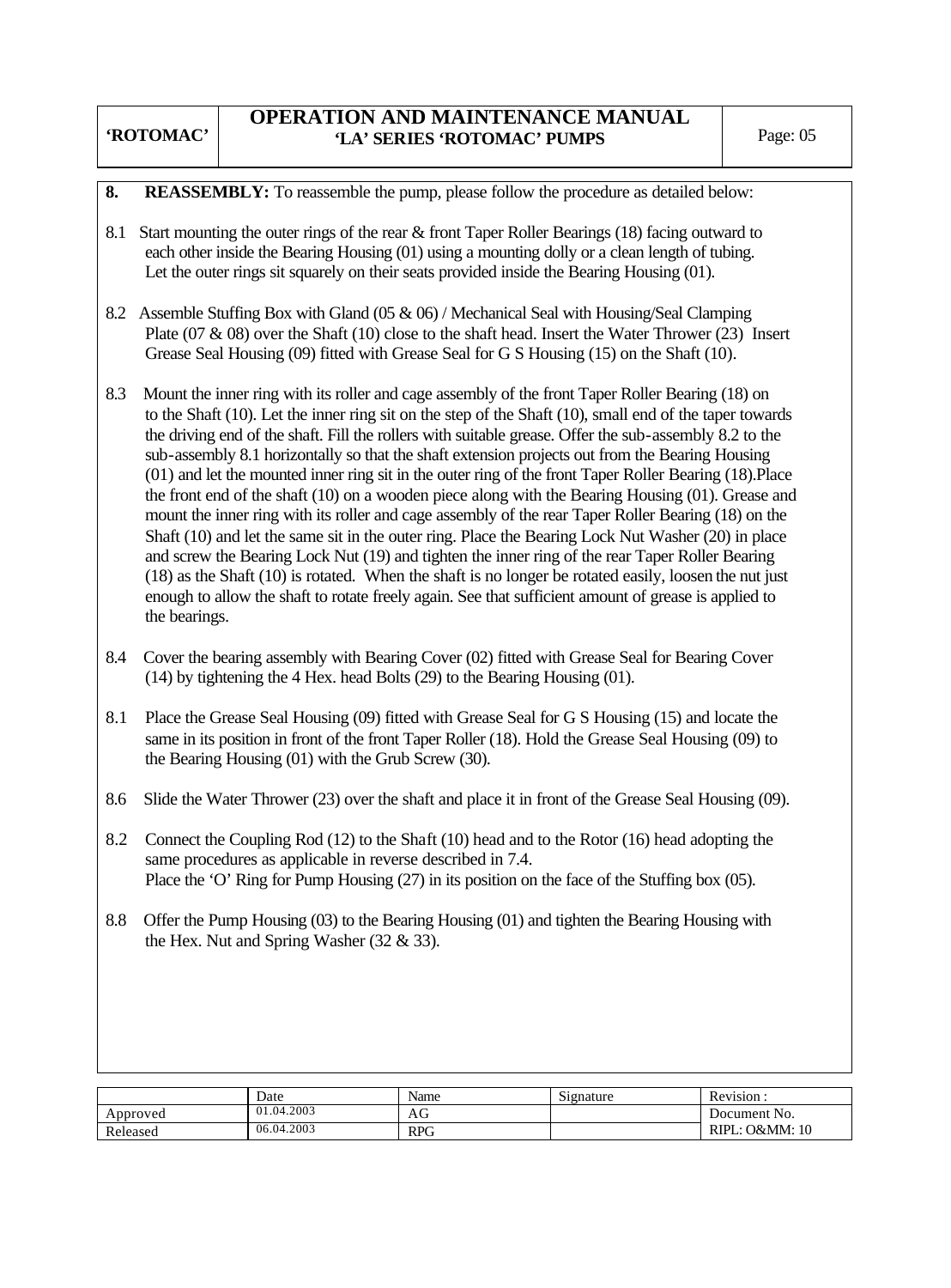## **OPERATION AND MAINTENANCE MANUAL**  'LA' SERIES 'ROTOMAC' PUMPS Page: 06

- 8.9 Wet the Bonded Stator (17) and thread it over the Rotor (16). Home the Bonded Stator in position in the Pump Housing (03) and screw the same to the Pump Housing till it is tightened.
- 8.6 Screw the End Cover (04) in position with the Bonded Stator (17).
- 8.7 Ensure that the positions of the Pump Housing (03) in Position with the Bearing Housing (01), the Stator in position with the Pump Housing (03), the End Cover (04) in position with the Stator (17) are correct.
- 8.12 Fasten the Bearing Housing (01) to the base plate.
- 8.13 Place the Shaft Key (22) in its groove on the Shaft Extension (10) and mount the pulley / coupling.
- 8.14 Recheck that all the fasteners are fully tightened and completeness of the parts as per cross sectional drawing of 'LA' Series of 'ROTOMAC' Progressive Cavity Pumps on page 11.

|          | Date       | Name         | $\sim$<br>Signature | Revision.              |
|----------|------------|--------------|---------------------|------------------------|
| Approved | 01.04.2003 | $\sim$<br>AG |                     | Document No.           |
| Released | 06.04.2003 | <b>RPG</b>   |                     | : O&MM: 10<br>$RIPL$ : |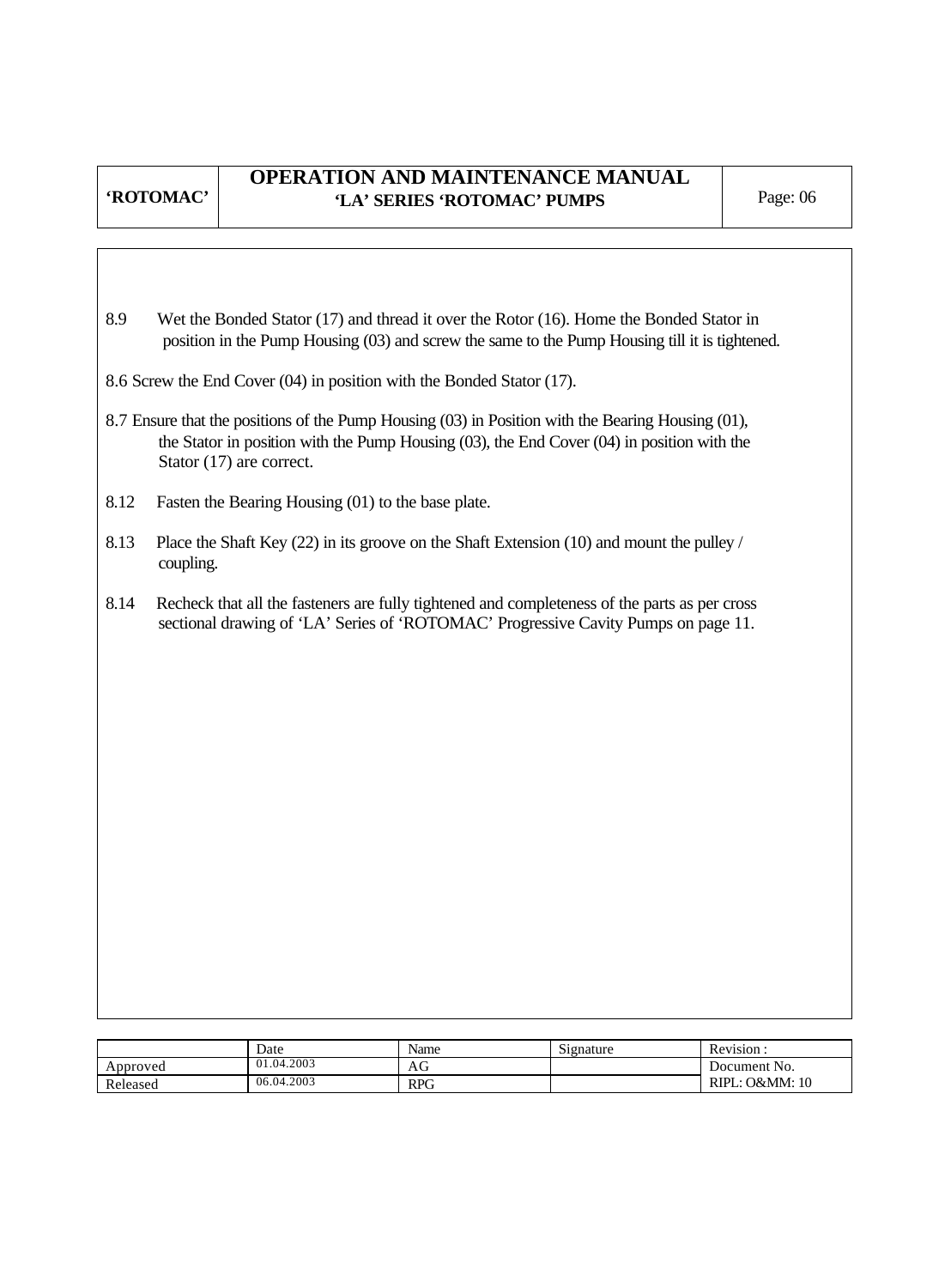## **OPERATION AND MAINTENANCE MANUAL**  'LA' SERIES 'ROTOMAC' PUMPS Page: 07

## **9. MECHANICAL SEAL (OPTIONAL)**

- 9.1 Mechanical Seal (21) is fitted over the shaft (10) encased in the Mech. Seal Housing (07) and the static seal ring ( lapped face facing forward ) in the recess of the Seal Clamping Plate(08).
- 9.2 Mechanical seal gives a perfect leak-proof joint. The seals are pre-loaded and assembled to give maximum efficiency. Care should be taken not to drop or scratch the lapped faces as this will render them incapable of forming a perfect seal.
- 9.3 Single Mechanical Seals work without additional equipments except for operating them with a rinsing or cooling system as required for the pumping medium.
- 9.4 **RINSING:** In case of rinsing as per API 610, Appendix D, Plan 32, where the media is having solids a clear rinse is fed in near the area of sliding surface which keeps the medium away from the seals. The pressure of the rinse is greater than that of the medium and sufficient in quantity.
- 9.5 **QUENCHING:** In case of quenching as per API 610, Appendix D, Plan 62, Quenching is commonly used in sealing engineering that applies a non pressurized external fluid to the atmospheric side of a mechanical seal. The quenching is applied when a single mechanical seal will not work or only to a limited extent without auxiliary measures.
- 9.6 **FITTING & REMOVAL OF MECHANICAL SEALS:** Remove the bolts holding the seal clamping plate to the mechanical seal housing. Withdraw the seal housing and unscrew the grub screw holding the Mechanical Seal to the shaft. Slide out the seal clamping plate and carefully push out the seal face.
- 9.7 Assembling of the seal is reversal of the above said procedure. Care is to be exercised for cleanliness and avoiding of foreign bodies in between the seal faces sliding surfaces. While assembling the seal on the shaft, apply some glycerine to the shaft and the seal housing area of the gaskets.

|          | Date       | Name       | Signature | Revision.                                |
|----------|------------|------------|-----------|------------------------------------------|
| Approved | 01.04.2003 | АG         |           | Document No.                             |
| Released | 06.04.2003 | <b>RPG</b> |           | <b>O&amp;MM:</b> 10<br><b>RIPI</b><br>л. |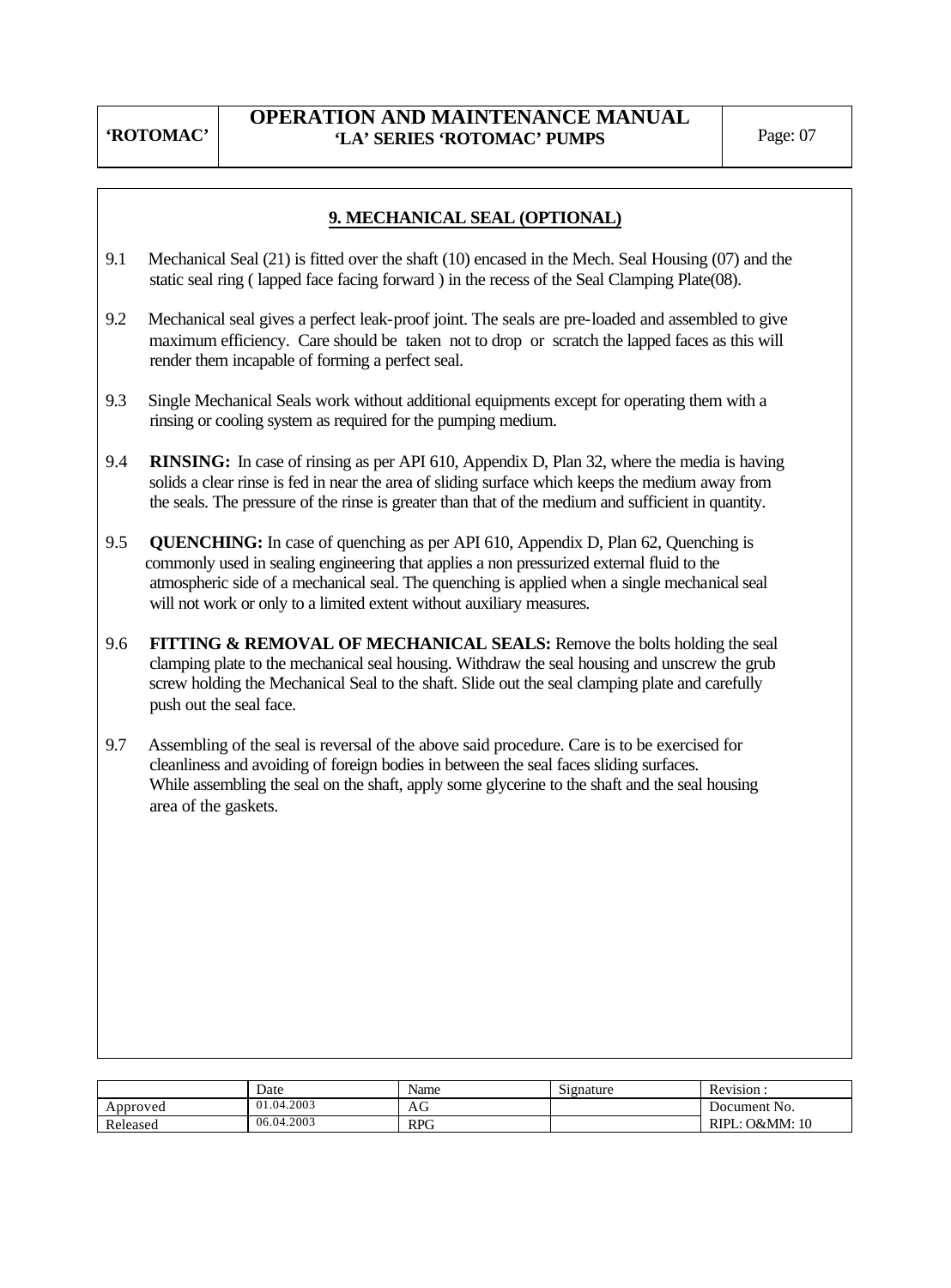#### 10. FAULT FINDING & REMEDYING

| <b>Possible Problems</b>       |                               |                                    |                         |                               |                            |                   |                       |                                                                |                                  |                           |                             |                                      |                   |                         |                   |                           |                                                                                                                                                                                                                                                                                                                                                                        |
|--------------------------------|-------------------------------|------------------------------------|-------------------------|-------------------------------|----------------------------|-------------------|-----------------------|----------------------------------------------------------------|----------------------------------|---------------------------|-----------------------------|--------------------------------------|-------------------|-------------------------|-------------------|---------------------------|------------------------------------------------------------------------------------------------------------------------------------------------------------------------------------------------------------------------------------------------------------------------------------------------------------------------------------------------------------------------|
| The pump is no longer starting | The pump is no longer sucking | too little<br>The pumped medium is | The pressure is too low | The pumped medium is unstable | The pump is running loudly | The pump is stuck | The drive is overload | The stator life time is too short                              | The rotor life time is too short | The shaft seal is leaking | Failure to deliver liquid   | starting<br>Pump looses liquid after | Vibration         | Stuffing box over-heats | Bearing over-heat | wear rapidly<br>Bearing   | The ROTOMAC pump is a well established<br>product which was thoroughly tested before<br>leaving the factory. If you use the pump in<br>keeping with your Order specification and<br>treat it in accordance with our operating<br>and Maintenance Instructions, it will run<br>satisfactorily for a long period of time.<br><b>Possible Causes</b><br>(Remedy overleaf) |
| $\overline{\ast}$              |                               |                                    |                         |                               |                            |                   | $\ast$                |                                                                |                                  |                           |                             |                                      |                   |                         |                   |                           | In new pumps or stators : the static friction is too great.                                                                                                                                                                                                                                                                                                            |
| $ \varkappa $                  |                               | $\ast$                             | $\ast$                  |                               |                            |                   | $\overline{\ast}$     |                                                                |                                  |                           |                             |                                      |                   |                         |                   |                           | The pump electrical equipment is not compatible with the electrical supply.                                                                                                                                                                                                                                                                                            |
|                                |                               | $\overline{\ast}$                  |                         |                               |                            |                   | $\bigstar$            |                                                                | * *                              |                           |                             |                                      |                   |                         |                   |                           | The pressure is too high.                                                                                                                                                                                                                                                                                                                                              |
|                                |                               |                                    |                         |                               |                            | $\ast$            | $\overline{\ast}$     |                                                                |                                  |                           |                             |                                      |                   |                         |                   |                           | There are foreign bodies in the pump.                                                                                                                                                                                                                                                                                                                                  |
| 米米米米                           |                               |                                    |                         |                               |                            | $\overline{\ast}$ |                       | ***                                                            |                                  |                           |                             |                                      |                   |                         |                   |                           | The temperarture of the liquid medium is too high, the stator is too ductile.                                                                                                                                                                                                                                                                                          |
|                                |                               |                                    |                         |                               |                            | $\overline{\ast}$ |                       | $\overline{**}$                                                |                                  |                           |                             |                                      |                   |                         |                   |                           | The stator has swollen, the elastomer is not compatible with the medium.                                                                                                                                                                                                                                                                                               |
|                                |                               |                                    |                         |                               |                            | $\overline{\ast}$ |                       | $\overline{**}$                                                |                                  |                           |                             |                                      |                   |                         |                   |                           | The solids content of the medium is too high and leads to blockages.                                                                                                                                                                                                                                                                                                   |
| $\overline{\ast}$              |                               |                                    |                         |                               |                            |                   |                       |                                                                | *****                            |                           |                             |                                      |                   |                         |                   |                           | The liquid medium sediments or hardens when left to stand.                                                                                                                                                                                                                                                                                                             |
|                                |                               |                                    |                         | ***                           |                            |                   |                       |                                                                |                                  |                           |                             | * * *                                |                   |                         |                   |                           | There is air or vapour in the suction pipe.                                                                                                                                                                                                                                                                                                                            |
|                                |                               |                                    |                         | ****                          |                            |                   |                       |                                                                |                                  |                           | $ \mathcal{X} $             | $\overline{\ast}$                    |                   |                         |                   |                           | The suction pipe is leaking.                                                                                                                                                                                                                                                                                                                                           |
|                                |                               | $\overline{*}$                     |                         | $\overline{**}$               |                            |                   |                       |                                                                |                                  |                           | $\overline{\ast}$           | $\overline{\ast}$                    |                   |                         |                   |                           | The shaft seal is leaking.                                                                                                                                                                                                                                                                                                                                             |
|                                |                               | $\frac{1}{\lambda}$                | 氺                       |                               |                            |                   |                       |                                                                |                                  |                           | $\overline{\ast}$           |                                      |                   |                         |                   |                           | The rpm is too low.                                                                                                                                                                                                                                                                                                                                                    |
|                                |                               | $* *$                              | $\ast$                  |                               |                            |                   |                       |                                                                |                                  |                           | $\overline{\ast}$           |                                      |                   |                         |                   |                           | With reduced diameter rotor : operating temperature has not been reached.                                                                                                                                                                                                                                                                                              |
|                                |                               | $\frac{1}{\lambda}$                |                         | $*$ $*$                       |                            |                   |                       |                                                                | $* * $                           |                           |                             |                                      | $\ast$            |                         |                   |                           | The suction is too great or pressure too low (cavitation).                                                                                                                                                                                                                                                                                                             |
|                                |                               | $\overline{\ast}$                  | $\frac{1}{2}$           |                               |                            |                   |                       | $\left \mathbb{X} \right  \mathbb{X} \left \mathbb{X} \right $ |                                  |                           |                             |                                      | $\overline{\ast}$ |                         |                   |                           | The pump is running dry.                                                                                                                                                                                                                                                                                                                                               |
|                                | $\ast$                        | $ \mathbf{\hat{x}} $               | $\frac{1}{2}$           |                               | $\overline{\ast}$          |                   |                       |                                                                |                                  |                           | $\ast$                      |                                      | $\overline{\ast}$ |                         |                   |                           | The stator is worn out, or temperature of liquid is too low.                                                                                                                                                                                                                                                                                                           |
|                                |                               | $\overline{**}$                    | $\frac{1}{2}$           |                               | $\overline{\ast}$          |                   |                       |                                                                | $ \mathbf{\ast} $                |                           | $\overline{\ast}$           |                                      | $ \varkappa $     |                         |                   |                           | The stator material is brittle.                                                                                                                                                                                                                                                                                                                                        |
|                                | $\overline{\ast}$             | $\overline{\ast}$                  | $\overline{\ast}$       |                               | $\overline{\ast}$          |                   |                       | $\overline{\ast}$                                              |                                  |                           | $\overline{\ast}$           |                                      | $\overline{\ast}$ |                         |                   |                           | The rotor is worn out.                                                                                                                                                                                                                                                                                                                                                 |
|                                |                               |                                    |                         |                               | $\overline{\ast}$          |                   |                       |                                                                |                                  |                           |                             |                                      | $\overline{\ast}$ |                         |                   |                           | The joints are worn out.                                                                                                                                                                                                                                                                                                                                               |
|                                |                               |                                    |                         |                               | $\overline{\ast}$          |                   |                       |                                                                |                                  |                           |                             |                                      | ∣⋇                |                         |                   | $\left \ast\right \times$ | The pump and drive are not axially aligned.                                                                                                                                                                                                                                                                                                                            |
|                                |                               |                                    |                         |                               | $\overline{\ast}$          |                   |                       |                                                                |                                  |                           |                             |                                      | $\overline{\ast}$ |                         |                   |                           | The elastic element of the coupling is worn out.                                                                                                                                                                                                                                                                                                                       |
|                                |                               |                                    |                         |                               | $\overline{\ast}$          |                   |                       |                                                                |                                  | ∗                         |                             |                                      | $\overline{\ast}$ |                         | *                 |                           | The bearings are destroyed.                                                                                                                                                                                                                                                                                                                                            |
|                                |                               |                                    |                         |                               |                            |                   | $\ast$                |                                                                |                                  |                           |                             |                                      |                   |                         |                   | $ \ast $                  | The rpm is too high.                                                                                                                                                                                                                                                                                                                                                   |
|                                |                               |                                    |                         |                               |                            |                   | $\ast$                |                                                                |                                  |                           |                             |                                      |                   |                         |                   |                           | The viscosity is too high.                                                                                                                                                                                                                                                                                                                                             |
|                                |                               |                                    |                         |                               |                            |                   | $\overline{\ast}$     |                                                                |                                  |                           |                             |                                      |                   |                         |                   |                           | The specific weight of the medium is too high.                                                                                                                                                                                                                                                                                                                         |
|                                |                               |                                    |                         |                               |                            |                   | $\overline{\ast}$     |                                                                |                                  | $\ast$                    |                             |                                      |                   | $\ast$                  |                   |                           | The stuffing box is incorrectly tightened.                                                                                                                                                                                                                                                                                                                             |
|                                |                               |                                    |                         |                               |                            |                   |                       |                                                                |                                  | $\overline{\ast}$         |                             |                                      |                   |                         |                   |                           | The packing is not suited to the liquid medium.                                                                                                                                                                                                                                                                                                                        |
|                                | $\ast$                        |                                    |                         |                               |                            |                   |                       |                                                                |                                  |                           | $\overline{\divideontimes}$ |                                      |                   |                         |                   |                           | Mechanical seal : rotation is incorrect.                                                                                                                                                                                                                                                                                                                               |
|                                |                               |                                    |                         |                               |                            |                   |                       |                                                                |                                  | $\overline{\ast}$         |                             |                                      |                   |                         |                   |                           | Mechanical seal : mechanical seal and mating ring have failed.                                                                                                                                                                                                                                                                                                         |
|                                |                               |                                    |                         |                               |                            |                   |                       |                                                                |                                  | $\overline{\ast}$         |                             |                                      |                   |                         |                   |                           | Mechanical seal : elastomers damaged, swollen or brittle.                                                                                                                                                                                                                                                                                                              |
|                                |                               |                                    |                         |                               |                            |                   |                       |                                                                |                                  |                           |                             | * * *                                |                   |                         |                   |                           | NPSH available, too low.                                                                                                                                                                                                                                                                                                                                               |
|                                |                               |                                    |                         |                               |                            |                   |                       |                                                                |                                  |                           |                             |                                      |                   |                         |                   | <u>米</u>                  | Insufficient lubrication of bearings.                                                                                                                                                                                                                                                                                                                                  |
|                                |                               |                                    |                         |                               |                            |                   |                       |                                                                |                                  |                           |                             |                                      | ।∗                |                         |                   | $\left \ast\right $       | Excessive tension of the drive belts.                                                                                                                                                                                                                                                                                                                                  |
|                                |                               |                                    | Revision:               |                               |                            |                   |                       |                                                                |                                  |                           |                             |                                      |                   |                         |                   |                           | Date<br>Name<br>Signature                                                                                                                                                                                                                                                                                                                                              |
|                                |                               |                                    |                         | Document No.:                 |                            |                   |                       |                                                                |                                  |                           |                             |                                      |                   | Approved                |                   |                           | 07/06/2003<br>A.G.                                                                                                                                                                                                                                                                                                                                                     |
| RIPL: O & MM: 10<br>Released   |                               |                                    |                         |                               |                            |                   | 07/06/2003<br>R.P.G.  |                                                                |                                  |                           |                             |                                      |                   |                         |                   |                           |                                                                                                                                                                                                                                                                                                                                                                        |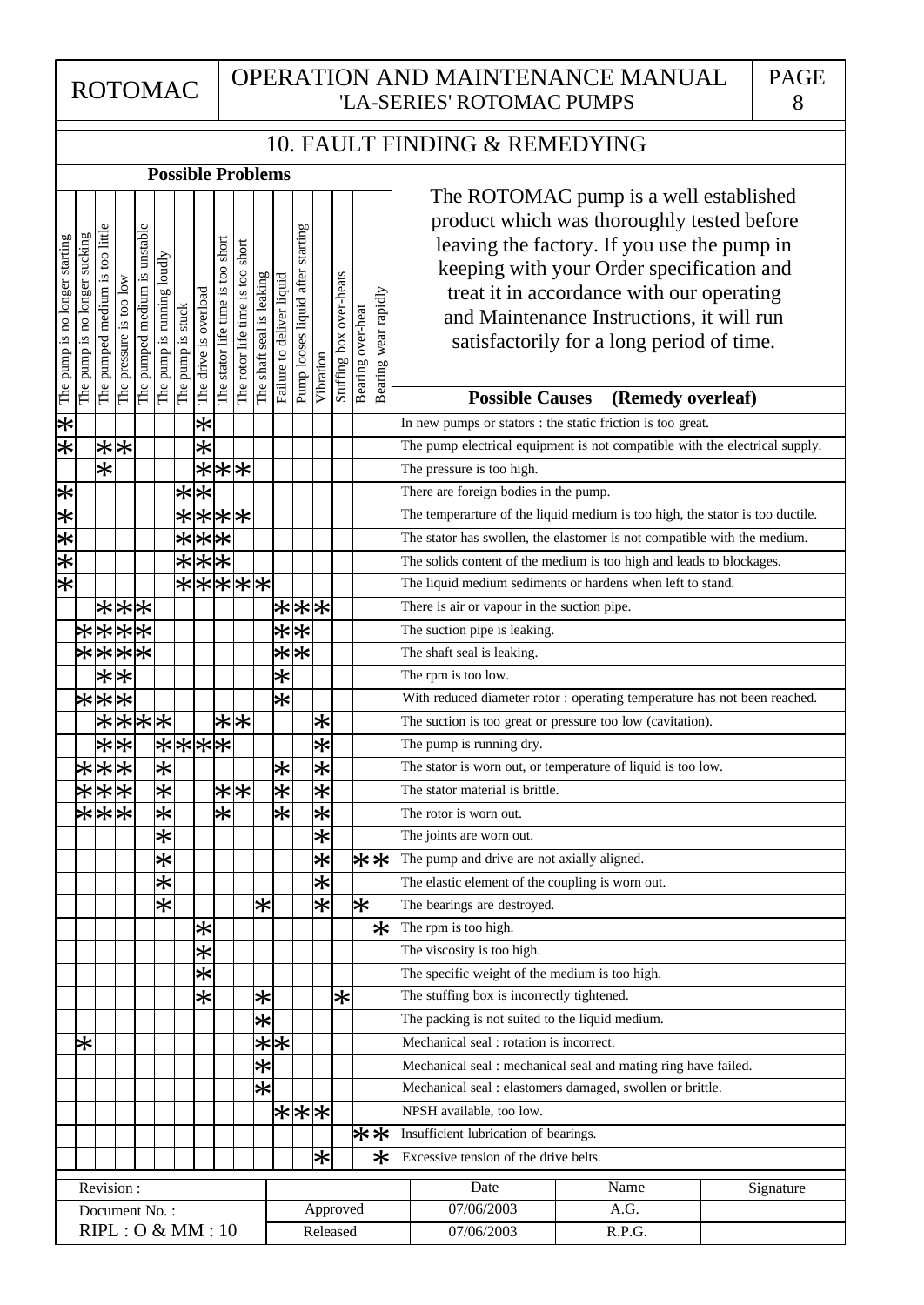ROTOMAC

# 10. FAULT FINDING & REMEDYING

# Inspect and re-grease the bearings sufficiently. Increase the liqud part of the medium. Clean the pump and rinse through after each run. Check seal and tighten pipe connections. Use a new connection and re-align the pump. In the case of adjustable drives : lower the rpm. Replace fitted packing with another packing type. Replace relevant rings with new ones. Change electrical connection. Fill the pump up, then pump through manually using a suitable appliance; if necessary use glycerine as lubricant in the stator. Check order information. Examine electrical installation (possibly 2 phase operation). Measure the pressure with a manometer and check against order details. Reduce the pressure or change the drive. If the liquid medium temperature cannot be lowered, use a reduced diameter rotor. Check whether the liquid medium agrees with the order requirements. Possibly change stator material. Increase the suction liquid level, prevent turbulance and air bubble at the inlet. Stuffing box : tighten or renew. Mechanical seal : renew seals, eliminate solid deposits. In the case of adjustable drives : increase the rpm. If necessary change the drive. Decrease suction resistance, lower the temperature of the liquid medium, install the pump at a lower location. Fit a new stator. Check the liquid medium agrees with order details; if necessary change the stator material. Change rotor, establish the cause. Wear and tear, corrosion, cavitation; if necessary change to a different material or coating. Replace bearing, lubricate, reseal. At higher temperatures observe the lubricant and the bearing. Measure the viscosity and compare with order details. If necessary adjust viscosity or change the drive. Measure specific weight and compare with order details. If necessary adjust specific weight or change the drive. Replace elastomers. Check whether the liquid medium agrees with order details, if necessary change material. Re-adjust the drive belts tension only to requirement without over tightening. Make necessary arrangement to meet the NPSH(r) of the pump. Warm up the pump (stator) to operating temperature first of all. Fill up the pump, provide for dry running protection, move the pipes. Replace with a new stator or ensure correct liquid temperature. Replace relevant parts, carefully reseal and lubricate. Service stuffing box according to page 3 (6.1), if necessary renew worn shaft. Remove foreign bodies and eliminate possible damage. Re-align the unit. **Remedy**

|          | Date       | Name   | Signature | Revision:        |
|----------|------------|--------|-----------|------------------|
| Approved | 07/06/2003 | A.U.   |           | Document No.:    |
| Released | 07/06/2003 | R.P.G. |           | RIPL: O & MM: 10 |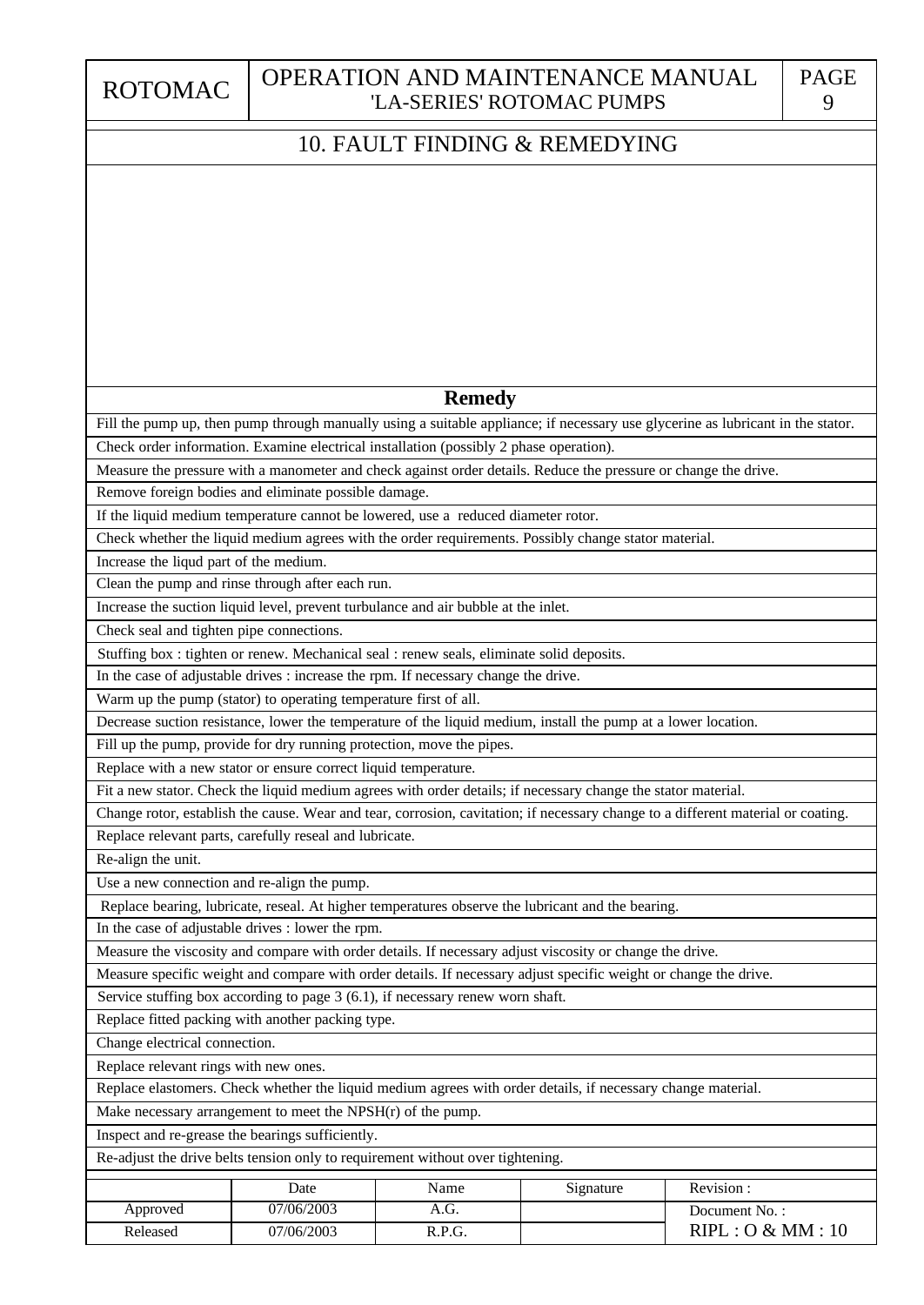# **OPERATION AND MAINTENANCE MANUAL**  'LA' SERIES 'ROTOMAC' PUMPS Page: 10

# **11. MAINTENANCE AND SERVICE**

Due to a simple assembly design of the Progressive Cavity Pumps, they need a little attention and replacements but as per the Maintenance & Service practice, the following are attended at regular intervals:

| <b>Cleaning:</b>                  | The pump should be regularly rinsed or cleaned where sedimentation deposits of<br>medium is likely.                                                                                                                                                                                                                         |  |  |  |  |  |  |  |
|-----------------------------------|-----------------------------------------------------------------------------------------------------------------------------------------------------------------------------------------------------------------------------------------------------------------------------------------------------------------------------|--|--|--|--|--|--|--|
| <b>Temporary</b>                  | If the pump is stopped temporarily for some time, the pump should be rinsed /cleaned if<br>the Shutdown: medium tends to solidify/harden and glue up the Mechanical Seal.                                                                                                                                                   |  |  |  |  |  |  |  |
| Stator:                           | When stopped for a long period, the elastomer along the contact line between the rotor<br>and stator may become permanently distorted and this will increase the breakaway<br>torque. It is advised to remove the stator from the pump and the same is stored in air-<br>tight package in a cool/dry place away from light. |  |  |  |  |  |  |  |
|                                   | This case applies to Standby Pumps as well and they are to be operated from time to<br>time otherwise the pump may seize when being started up.                                                                                                                                                                             |  |  |  |  |  |  |  |
| Rotor:                            | When stored for a long period, support on wooden blocks and cover to protect from<br>damage.                                                                                                                                                                                                                                |  |  |  |  |  |  |  |
| <b>Drive Belts</b><br>& Coupling: | Check the drive belts tension. If need be, adjust to proper tension. Excessively worn out<br>belts are to be replaced by matched sets. Check the rubber bushes and coupling bolts for<br>wear & tear and replace if necessary.                                                                                              |  |  |  |  |  |  |  |
| <b>Bearings:</b>                  | The Shaft of the pump is mounted on heavy duty taper roller bearings which are<br>lubricated for life in the factory. Should the bearings have to be removed, the old grease<br>should be washed out and re-greased.                                                                                                        |  |  |  |  |  |  |  |

# **Lubricating Grease:**

| <b>Operating Temperature Range ° C</b> | <b>Grease</b> ( <b>Example</b> ) |  |
|----------------------------------------|----------------------------------|--|
| Minus 30 to $+120$                     | "Shell" Alvania G3               |  |
| Minus 30 to $+180$                     | "Kluber" Petamo GHY 443          |  |
| Minus 35 to $+260$                     | "Kluber" Barrieta L55/3          |  |

|          | Date       | Name       | $\sim$<br>Signature | Revision            |
|----------|------------|------------|---------------------|---------------------|
| Approved | 01.04.2000 | AG         |                     | Document No.        |
| Released | 06.04.2000 | <b>RPG</b> |                     | RIPL.<br>: O&MM: 10 |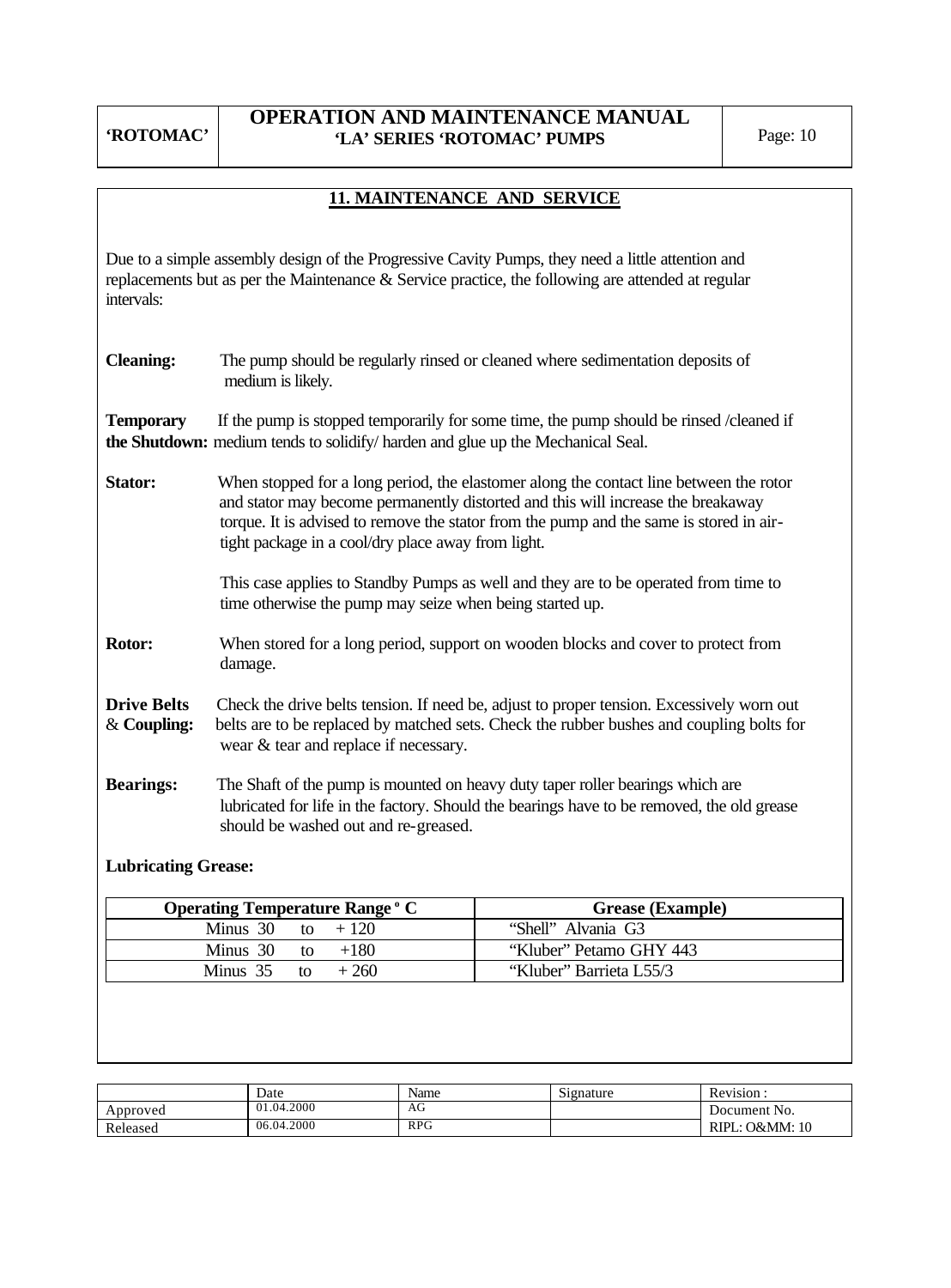ROTOMAC

## OPERATION AND MAINTENANCE MANUAL 'LA-SERIES' ROTOMAC PUMPS

# 12. CROSS-SECTIONAL ARRANGEMENT OF 'LA-SERIES' PUMPS



NOTE:-

 1.\* WHEN PUMP SUPPLIED WITH GLAND PACKING. 2.˜ WHEN PUMP SUPPLIED WITH MECHANICAL SEAL.

|          | Date       | Name   | Signature | Revision:        |
|----------|------------|--------|-----------|------------------|
| Approved | 07/06/2003 | A.U.   |           | Document No.:    |
| Released | 07/06/2003 | R.P.G. |           | RIPL: O & MM: 10 |